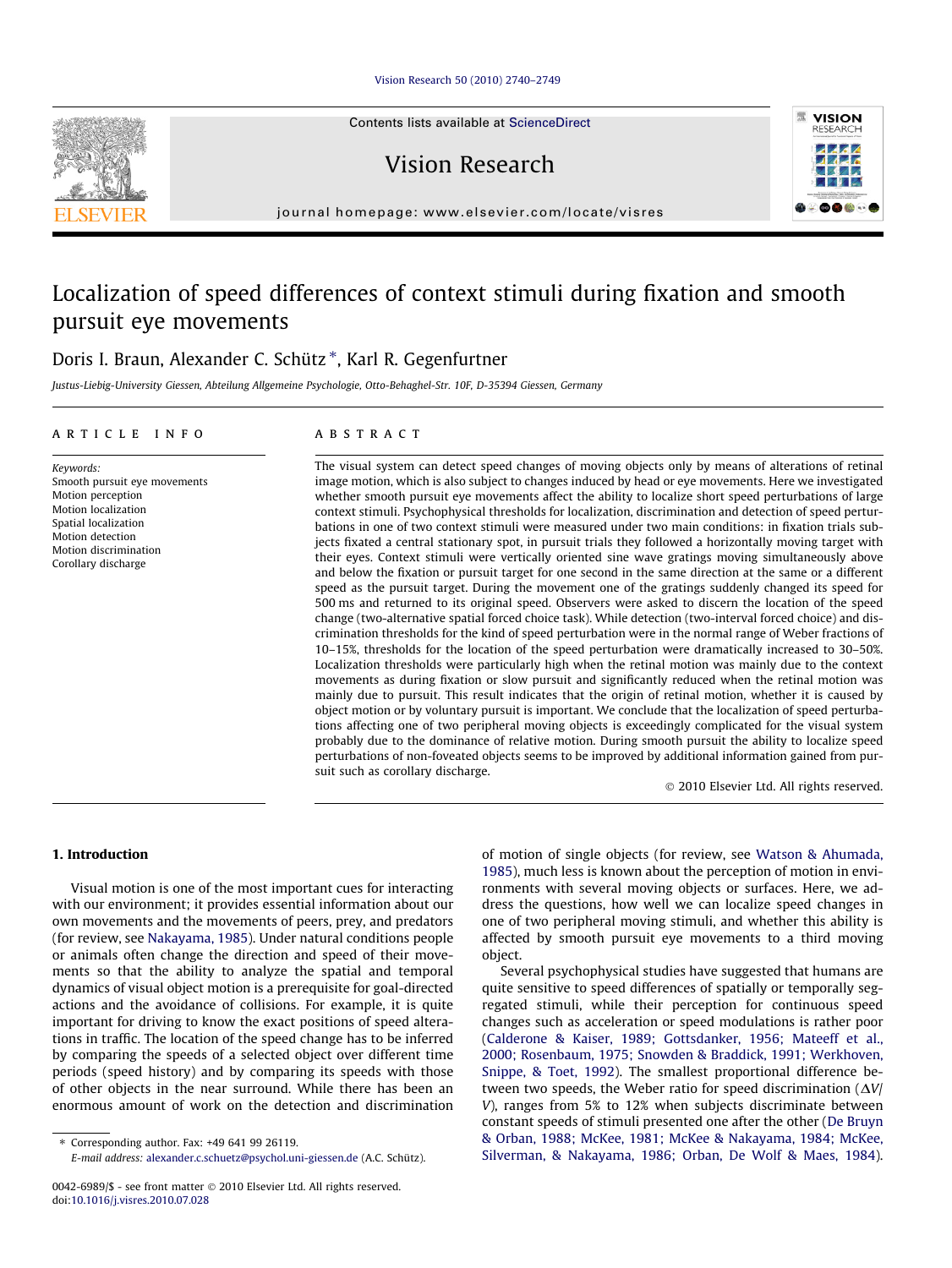The relationship between velocity and Weber fractions is U-shaped with a minimum of 5% for velocities ranging from 4 to 64 deg/s [\(De](#page-8-0) [Bruyn & Orban, 1988; McKee, Silverman, & Nakayama, 1986\)](#page-8-0). However, when human observers are asked to detect a speed change of a moving stimulus, thresholds are several times higher, i.e. a 30% difference is needed for the detection of an acceleration ([Gottsdanker, 1956\)](#page-9-0) or an oscillation between speeds ([Snowden](#page-9-0) [& Braddick, 1991; Bravo & Watamaniuk, 1995](#page-9-0)). This insensitivity to modest speed changes is explained by the assumption that the visual system integrates speed information and thereby smoothes local variations in velocity over time ([Braddick, 1993; Watamaniuk](#page-8-0) [& Duchon, 1992\)](#page-8-0). Also in neurophysiology no evidence for acceleration or deceleration sensitivity was found in individual neurons in the middle temporal (MT) area of awake-behaving monkeys [\(Price,](#page-9-0) [Ono, Mustari, & Ibbotson, 2005](#page-9-0)), although, speed changes influenced the neuronal responsiveness. Therefore speed changes may be represented by population activity ([Lisberger & Movshon,](#page-9-0) [1999\)](#page-9-0) and can be explained by combining speed tuning and adaptation behavior of MT-cells [\(Price et al., 2005\)](#page-9-0).

Under natural conditions the analysis of motion gets further complicated by the fact that neither the eyes within the head nor the head and body are stationary. In order to localize an object in the world, the visual system has to transform its position information from a retino-centric frame of reference into a head-centric or geo-centric frame of reference (see [Ilg, Schumann, & Thier, 2004;](#page-9-0) [Souman, Hooge & Wertheim, 2005; Swanston, Wade, & Day,](#page-9-0) [1987; Wertheim, 1994](#page-9-0)). Smooth pursuit eye movements alter the perception of spatial position and motion of visual stimuli: flashed stimuli are mislocalized in the direction of pursuit ([Brenner, Sme](#page-8-0)[ets & van den Berg, 2001; Hazelhoff & Wiersma, 1924; Kerzel, Ai](#page-8-0)[var, Ziegler, & Brenner, 2006; Van Beers, Wolpert & Haggard,](#page-8-0) [2001](#page-8-0)) and moving objects appear to move slower when pursued smoothly with the eyes compared to fixation ([von Fleischl, 1882](#page-9-0) [Aubert, 1886, 1887; Freeman & Banks, 1998; Wertheim & Van Gel](#page-9-0)[der, 1990\)](#page-9-0). When pursuit is made in darkness across a small stationary stimulus, it is perceived as moving in the opposite direction to the eyes ([Filehne, 1922; Freeman & Banks, 1998; Mack](#page-9-0) [& Herman, 1973; Wertheim, 1987](#page-9-0)).

For the study of speed perception smooth pursuit eye movements represent an excellent behavioral tool because they depend on visual motion signals and changes of target speeds are followed rapidly by catch-up saccades for correction ([Brouwer, de Yuksel,](#page-8-0) [Blohm, Missal & Lefèvre, 2002; Leigh & Zee, 1999; Rashbass,](#page-8-0) [1961; Robinson, 1965; Segraves & Goldberg, 1994\)](#page-8-0). In their pionieering study [Kowler and McKee \(1987\)](#page-9-0) investigated human speed discrimination and pursuit eye movement performance in separate experiments. They found that speed discrimination thresholds measured in psychophysical experiments and those reconstructed from the pursuit performance in eye movement experiments, so called oculometric thresholds were very similar. Their results were confirmed by a later study of [Gegenfurtner, Xing, Scott, and Haw](#page-9-0)[ken \(2003\)](#page-9-0) in which subjects followed a horizontally moving target with their eyes and reported after each trial whether the target speed was increased or decreased during a short speed perturbation period. The comparison of thresholds gained from speed judgments and from oculometric functions constructed from ROC analysis of the pursuit velocity traces during the perturbation period revealed similar speed discrimination thresholds for the oculomotor and the perceptual system.

Recently [Tavassoli and Ringach \(2010\)](#page-9-0) showed that under some conditions the oculomotor system can be even more sensitive to velocity fluctuations than perception. They used small perturbations in target velocity that followed one cycle of a sinusoid, and observers had to judge the polarity of the modulation (first slower then faster or vice versa). The eye was able to follow these perturbations at low amplitudes where perceptual judgments were still at chance level. This is presumably the case because the integration time for perception is longer than for pursuit. A functional dissociation between the processing of motion signals for smooth pursuit and perception in humans was also reported by [Spering and](#page-9-0) [Gegenfurtner \(2007\).](#page-9-0) Velocities of smooth pursuit responses and perceived velocities of the pursuit targets were measured when either the pursuit target or a visual context surrounding the target briefly changed its velocity. Their results showed that the same motion signals were used differently: to estimate the speed of the pursuit target for a perceptual judgment, context motion was subtracted from the pursuit target motion; to calculate the velocity for the pursuit response to follow the target, both, context motion and target motion were averaged. These opposing context effects indicate different strategies for motion perception and pursuit eye movements: for the estimation of the appropriate pursuit velocity, motion signals are integrated over a larger area (motion assimilation) to improve pursuit precision while for perceptual velocity judgments mainly relative motion signals are used.

Here we wanted to explore the effect of smooth pursuit eye movements on the localization of speed changes in a more general manner. While [Spering and Gegenfurtner \(2007\)](#page-9-0) focused their study on context effects on pursuit responses, we focused our study on the ability to localize speed perturbations affecting only one of two moving context stimuli. To test whether sensitivity for relative motion is different during steady-state pursuit compared to fixation, we varied eye and context speed independently. Our results show that although smooth pursuit eye movements change the retinal motion, they can improve our ability to localize peripheral speed perturbations of peripheral objects probably by additional extra-retinal information.

# 2. Methods

# 2.1. Subjects

Participants of the study were six undergraduate students from the Justus-Liebig-University and one of the authors (DIB). The students were unaware of the purpose of the study and were paid for their contribution. Two of the students and the author had been subjects in other psychophysical eye movement studies. All observers had normal visual acuity or were slightly myopic. The research described here was conducted with the approval of the local ethics committee.

## 2.2. Eye movement recording

Eye position signals were recorded with a head-mounted, video-based eye tracker (EyeLink II; SR Research Ltd., Osgoode, Ontario, Canada) and were sampled at 250 Hz. Subjects viewed the display binocularly from a distance of 47 cm and had their head positioned in place using a chin rest.

## 2.3. Visual Stimuli and experimental design

Visual stimuli were displayed on a 21-in. CRT monitor (ELO Touchsystems, Fremont, CA, USA) generated by a Nivida Quadro NVS 285 graphics board with a refresh rate of 100 Hz non-interlaced and data collection was controlled by a PC. At a viewing distance of 47 cm, the active screen area subtended  $45^{\circ}$  horizontally and  $39^{\circ}$  vertically. The spatial resolution of the screen was set to  $1280 \times 1024$  pixels, which resulted in 28 pixels per deg.

Context stimuli consisted of two vertically oriented gratings of 0.5 cpd. The gratings were luminance sinusoids modulated symmetrically around a central white point with Judd corrected ([Judd,](#page-9-0) [1951\)](#page-9-0) C.I.E. xyY coordinates (0.32, 0.34, 36.1) and appeared in two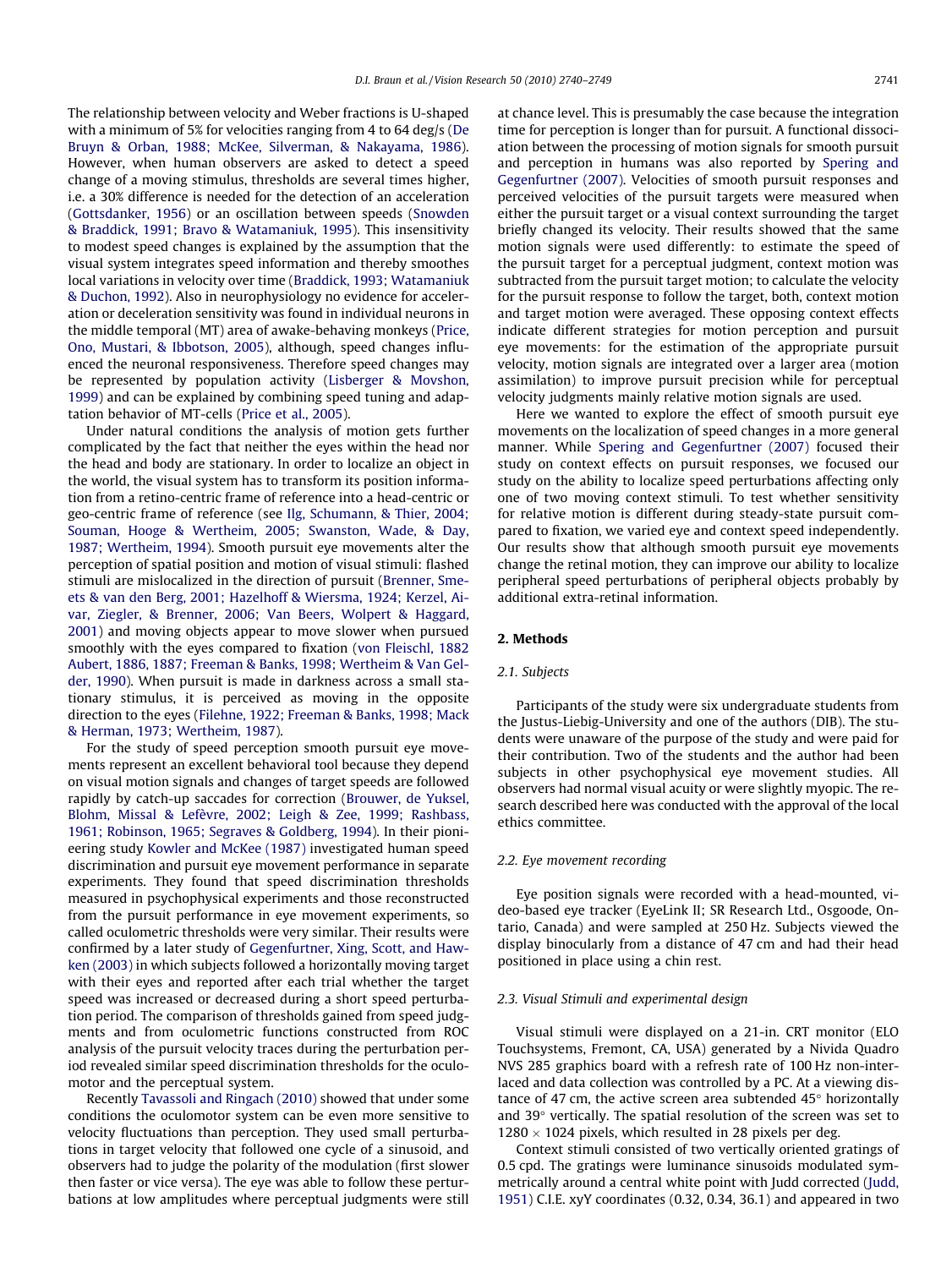rectangular windows (27 $\degree$  long and 9 $\degree$  high) on a uniform gray background with a luminance of (36 cd/m2). The two windows were separated vertically by a  $2^{\circ}$  gap located along the horizontal screen center (see Fig. 1). A white blob (defined by a generalized Gaussian distribution with a power of 4 and a standard deviation of 0.15 $^{\circ}$ , as specified in Eq. (1)) positioned at the screen center between the gratings was used as a fixation or pursuit target.

$$
Contrast(x,y) = \frac{1}{2 * \pi * SD^2 * e^{-0.5*} \left[ \left( \frac{x - \mu_x}{SD} \right)^4 + \left( \frac{y - \mu_y}{SD} \right)^4 \right]}}
$$
(1)

# 2.4. Experimental procedure and task

Before each test session, the visual stimuli and task were shown and explained to the observer. Then the observer conducted as many practice trials as he/she wanted. After adjustment of the eye tracker the experimental session started. Before each trial a drift correction was performed: it started with the appearance of a central fixation spot, a black bull's eye with an outer diameter of  $0.3^\circ$  and an inner diameter of  $0.15^\circ$ . The subject had to fixate the bull's eye and press an assigned button to start the trial. This triggered the EyeLink II System to perform a drift correction to correct for errors of headband slippage or other factors. If the drift correction succeeded, the initial bull's eye disappeared and the trial started. In Fig. 1 the sequence of events in a single trial are shown for the two main conditions: fixation and pursuit. At first the two context stimuli and the white blob appeared and remained stationary for 250 ms. In fixation trials the white blob stayed in the screen center during the whole trial, in pursuit trials the blob appeared  $-0.75^{\circ}$  \* pursuit velocity to the left or right. After 250 ms the two context gratings started to move simultaneously in the same direction at the same or a different speed (pedestal speed) as the pursuit target (eye speed). If the pursuit target was initially located to the right (left), it always moved leftward (rightward). After 500 ms one of the gratings suddenly increased or decreased its speed for 500 ms and returned to its original pedestal speed for another 500 ms until the end of the trial. Because of the eye speed dependent horizontal offset of the pursuit target, it reached the screen center always at the middle of the perturbation interval (see Fig. 1). During each experimental session pedestal and eye speed were kept constant; however, the size of the pulse step of the speed perturbation was regulated by an adaptive staircase for

speed increments and decrements separately. After each trial the observer was asked to determine whether the upper or the lower grating had changed its speed during the perturbation phase by pressing one of two keys in Experiments 1, 4, 5, 6, 7 and 8. In Experiment 2 we used a two-interval forced choice design and observers had to detect in which interval a perturbation of one of the gratings was presented; in Experiment 3 the speed of both gratings was changed in the same way in the perturbation period and observers had to discern the kind of perturbation (speed increase or decrease). Only in Experiment 5 trials ended right after the perturbation phase. In Experiment 7 the speeds of the two context stimuli differed so that the relative speed difference during the speed perturbation phase was less informative. For all experiments a 2-AFC (or 2-IFC Experiment 2) design and an adaptive staircase procedure was used. On average 80–150 trials were collected for each threshold measurement. For Experiments 1–4 we measured for each observer and condition two thresholds in two separate sessions. For each observer the gain of pursuit eye movements and the eye velocity during fixation trials were calculated in a 700 ms interval, centered on the time period of the speed perturbation. If the pursuit gain was lower than 0.7, the trial was discarded and the subject was informed by a beep of the computer.

Psychophysical data analysis: we used the psignifit toolbox ([Wichmann & Hill, 2001\)](#page-9-0) for Matlab to fit cumulative Gaussian functions to the subjects responses.

## 2.5. Experiments

#### 2.5.1. Experiment 1 – localization of speed perturbation

The goal of the first experiment was to measure and compare thresholds for the localization of a sudden speed perturbation during steady-state pursuit and fixation. In the pursuit conditions, the pursuit target moved at a constant eye speed and the two context gratings at a constant pedestal speed of 2 or 10 deg/s horizontally in the same direction for 1 s. In the fixation conditions only the gratings moved at 2 or 10 deg/s. Altogether six different conditions were tested [\(Table 1\)](#page-3-0): two fixation conditions with a pedestal speed of 2 and of 10 deg/s, two pursuit conditions, in which the speed of the pursuit target and context stimuli were the same (eye and pedestal speed = 2 or 10 deg/s; resulting retinal speed: 0 deg/s), one condition, in which the context stimuli moved faster than the pursuit target (eye speed: 2 deg/s and pedestal speed:



#### Speed perturbation: top vs. bottom?

Fig. 1. Experimental paradigms, stimuli, temporal sequence and task. (A) In fixation trials, a white spot appeared in the center on the screen 1° apart from context stimuli above and below. After 250 ms both context stimuli moved in the same direction at the same speed for 500 ms. Then one of them changed its speed for 500 ms and returned to its original speed. Observers were instructed to fixate the central spot during the whole trial and to indicate after each trial which context stimuli had changed its speed during the perturbation phase by key pressing. (B) In pursuit trials, observers were instructed to pursue the white spot, which was initially located to the left or right of the screen center and moved horizontally towards the screen center. The context stimuli moved simultaneously with the pursuit target in the same direction at the same or a different speed. As in A only one context stimulus increased or decreased its speed for 500 ms time and the task was to determine which one.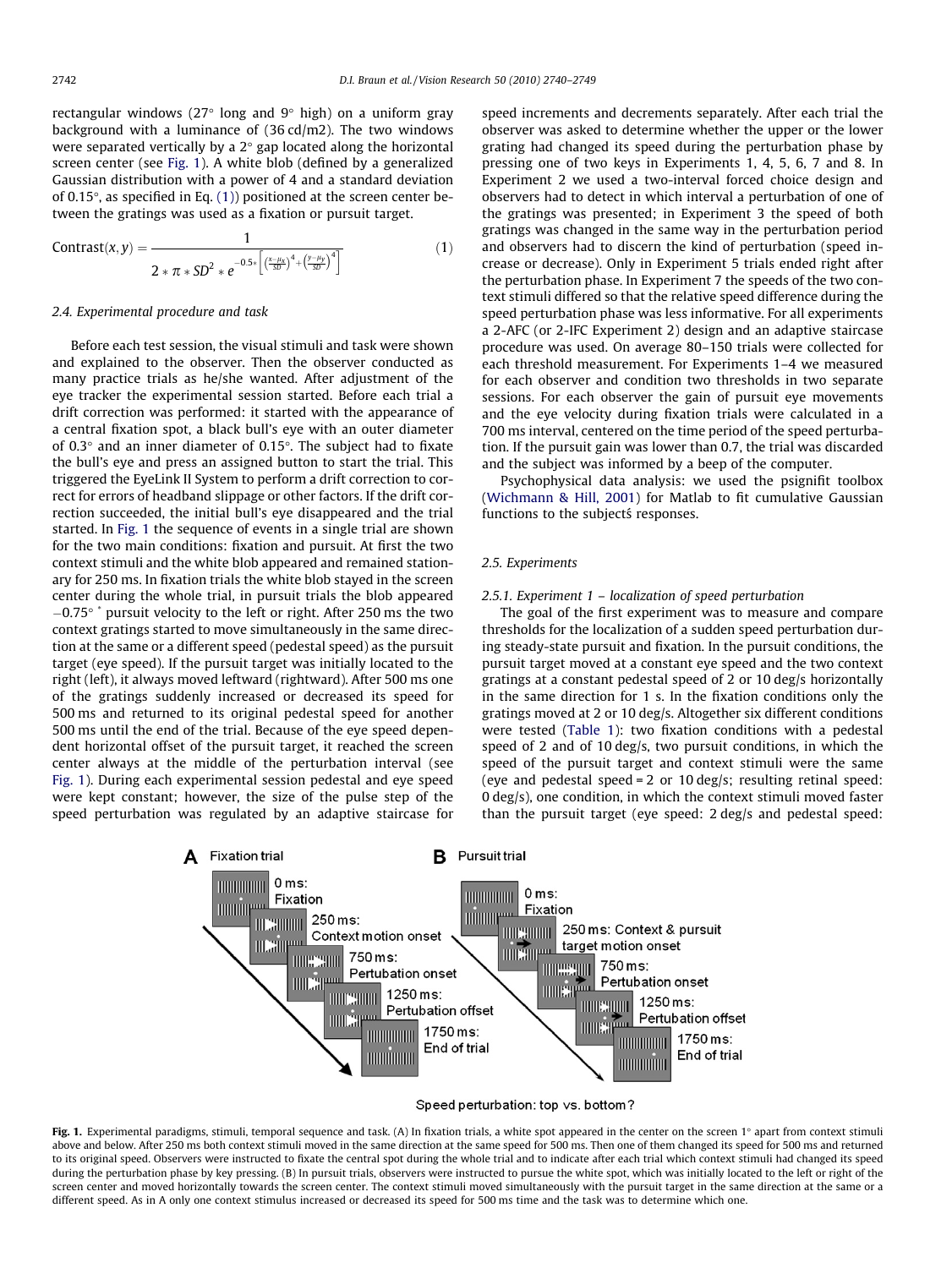<span id="page-3-0"></span>Table 1 List of conditions used in Experiment 1. Speeds are given in deg/s.

|  |           | $\sim$ | .  |    |
|--|-----------|--------|----|----|
|  |           |        |    |    |
|  |           | 10     | 10 | ιO |
|  | $-\delta$ |        |    |    |
|  |           |        |    |    |

10 deg/s; resulting retinal speed: 8 deg/s) and one condition, in which the pursuit target moved faster than the context stimuli (eye speed: 10 deg/s and pedestal speed: 2 deg/s; resulting retinal speed: 8 deg/s in the opposite direction). The observers task was to indicate after each trial which context stimulus had changed its speed, i.e. ''Top or bottom?". Seven observers were tested including the author DIB.

With four of the observers we measured localization thresholds with additional combinations of eye and pedestal speeds of 2, 4, 8. and 12 deg/s to test at the retinal speeds of 2, 4, 8 and 10 deg/s if it matters whether eye movement or pedestal motion led to the motion across the retina. Also three fixation conditions with pedestal speeds of 2, 4 and 12 deg/s were measured.

## 2.5.2. Experiment 2 – detection of speed perturbation

In this experiment we measured detection thresholds for speed perturbations with a two-interval forced choice experiment. In a single trial stimuli were presented in two separate time intervals but in only one of them the speed of one of the gratings was changed. In this simple detection task observers had to indicate the interval with the perturbation. For comparison we tested five observers of the first experiment with the same eye and pedestal velocities as in Experiment 1.

#### 2.5.3. Experiment 3 – discrimination of speed perturbation

Here we tested how well observers were able to discriminate the kind of speed perturbation. To prevent relative motion between both gratings during the perturbation phase, they changed their speed simultaneously by the same amount during the perturbation phase. Observers were asked to indicate whether the speed of the gratings had increased or decreased. We tested four observers who participated in Experiments 1 and 2 with the same eye and pedestal speeds as in Experiment 1.

# 2.5.4. Experiment 4 – localization of speed perturbation of small context gratings

With three observers we tested whether the width of the gratings has an effect on the localization thresholds. The width of both windows was reduced from 27 $\degree$  to 4.5 $\degree$ , but their position remained in the center. We expected that the size reduction of the context stimuli would reduce the effects of pursuit eye movements on localization thresholds, because now the much smaller images of the gratings were projected on the central retina only for a short period during pursuit eye movements. In 10 conditions localization thresholds were measured for a combination of 6 eye speeds (0, 2, 4, 8, 10 and 12 deg/s) and 5 pedestal speeds (2, 4, 8, 10 and 12 deg/ s). For comparison the same experimental conditions were tested in Experiments 5–7.

## 2.5.5. Experiment 5 – localization of single speed step

In the fifth experiment, trials ended after the perturbation phase, i.e. their duration was reduced by 500 ms and the speed of one of the gratings was changed by a single step and remained at this new value until the end of the trial.

## 2.5.6. Experiment 6 – effect of feedback on localization thresholds

In this experiment we tested the effect of feedback on the ability to localize speed perturbations. The conditions were exactly the same as in Experiment 1, but in the case of a wrong answer the observer was informed by an acoustic signal.

## 2.5.7. Experiment 7 – reduction of relative motion signals by different pedestal speeds

Here we studied the influence of relative motion cues. To this end, the pedestal speeds of the context stimuli were offset by 1 deg/s. Therefore the motion between both gratings offered no increase in a subject's ability which of the two gratings showed a speed perturbation. The task and the procedure were the same as in Experiment 4, but now for each of the two pedestal speeds a separate staircase was measured. Four (three naïve) observers were tested.

# 2.5.8. Experiment 8 – effect of depth on localization of speed perturbation

In this last experiment we investigated whether the localization task would become easier during fixation if the two context gratings appeared on different depth planes. By the introduction of spatial depth between the context stimuli we hoped to reduce the effects of relative motion between them during the perturbation phase. Stimuli were displayed on two 19 in. LCD color monitors (Dell™ UltraSharp 1907FP) at a viewing distance of 55.5 cm. The frame rate of the monitors was 60 Hz and screen resolution was 1280 by 1024 pixels. Stimuli for the left eye were presented on the left monitor screen and stimuli for the right eye on the right monitor screen. A Wheatstone mirror stereoscope, consisting of two First Surface Mirrors (169  $\times$  194 mm) was used to bring the two views into alignment. Two spatial conditions were tested randomly intermixed in one session: in the ''flat" condition the gratings were presented without spatial offset so that they appeared on the same surface; in the ''depth" condition a horizontal offset of  $0.4^{\circ}$  was added to the gratings, so that one of the gratings appeared to be closer to the observer than the other one. The fixation target appeared to lay between both context stimuli. To enhance the depth impression for the observer, a randomly textured frame of 1.5 deg surrounded the gratings. After a few practice trials all three observers were able to perceive the spatial offset of the two gratings in depth. We measured localization thresholds for four different speeds (2, 8, 10 and 12 deg/s), each twice.

# 3. Results

In several experiments we investigated the ability to localize brief speed perturbations of drifting context stimuli during steady-state smooth pursuit and fixation. The results of the first experiment are shown in [Fig. 2.](#page-4-0) The leftmost data points in [Fig. 2](#page-4-0) indicate averaged thresholds for two pursuit tasks, in which the pursuit target was moving at the same speed as the context gratings (eye and pedestal speed were both either 2 or 10 deg/s). In that conditions, both gratings were more or less stabilized on the retina and only the speed perturbation of the affected grating induced retinal motion. In these cases localization thresholds were around 0.5 deg/s, a value found by other investigators for motion detection tasks. The black symbols show data for the two fixation conditions with a retinal (=pedestal) speed of 2 and 10 deg/s. Average localization thresholds were 0.74 deg/s for a retinal speed of 2 deg/s (Weber fraction = 37%) and 3.7 deg/s for a retinal speed of 10 deg/s (Weber fractions = 37%). These localization thresholds were much higher than the typical thresholds measured for speed discrimination ranging between 5% and 12% [\(De Bruyn & Orban,](#page-8-0) [1988; McKee, 1981; Orban, De Wolf, & Maes, 1984\)](#page-8-0). In the two other pursuit conditions, the pursuit target moved either faster or slower than the context stimuli: when the pursuit target moved slower (2 deg/s) than the two context stimuli (10 deg/s) the result-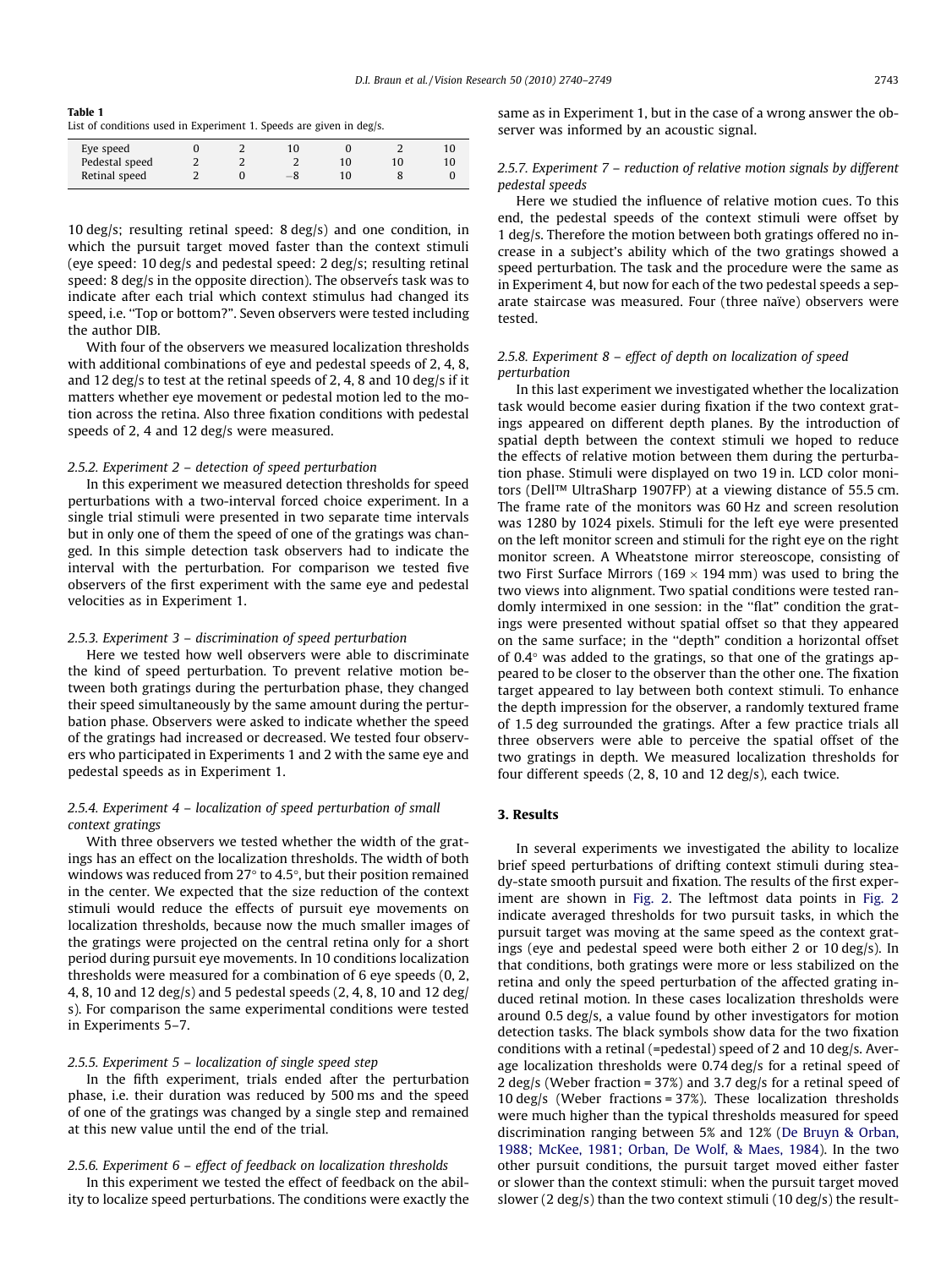<span id="page-4-0"></span>

Fig. 2. Results for the first two experiments: mean localization thresholds of short speed perturbations (with standard error of the mean) as a function of retinal velocity during fixation and pursuit. (A) Localization thresholds for seven observers. During fixation (black squares) the context stimuli moved at a pedestal speed of 2 and 10 deg/s. During steady-state pursuit the pursuit target moved either at the same speed as the context stimuli (2 and 10 deg/s – no retinal slip – green diamonds) or the eye speed was higher (light blue diamond) or lower (dark blue diamond) than the pedestal speed so that in both cases the context stimuli moved with a retinal speed of 8 deg/s but in opposite directions. (B) Localization thresholds for the same observers at additional retinal velocities during fixation (black squares) and pursuit with either higher (light blue diamonds) or lower eye speeds (dark blue diamonds). Interestingly, when the eyes moved faster than the context gratings, producing a retinal slip opposite to the direction of pursuit, localization thresholds stayed below 2 deg/s, as during retinal stabilization at equal speeds (green diamonds). Thresholds did not increase with the retinal velocity, as was the case during fixation during slower pursuit.

ing retinal speed for the gratings was about 8 deg/s and observers average localization threshold was 3.45 deg/s (43%). When the pursuit target moved faster (10 deg/s) than the two context gratings (2 deg/s), the resulting retinal speed for the gratings was about 8 deg/s, but in the opposite direction in regard to the pursuit target. Here the average localization threshold was only 1.35 deg/s (17%). The comparisons of localization thresholds for speed perturbations at a retinal velocity of 8 deg/s showed that localization performance was significantly better (paired sample T-test,  $t(6)$  =  $-3.89$ ,  $p = 0.008$ ) when the retinal motion was mainly caused by the pursuit eye movements. This was also true when we compared these thresholds to those during fixation and a pedestal speed of 10 deg/s ( $t(6) = -4.908$ ,  $p = 0.003$ ). When the eye speed was much slower than the pedestal speed, thresholds were quite similar to those during fixation  $(t(6) = 0.584, p = 0.581)$ .

To study further the influence of eye and pedestal speeds on localization thresholds of speed perturbations, we tested 4 subjects with different combinations of additional pedestal and eye speeds resulting in retinal velocities of 2, 4, 8 and 10 deg/s and during fixation. The averaged thresholds of all 12 conditions are shown in Fig. 2b and in Fig. 3 as a contour plot. Again we found that when the retinal motion was mainly caused by steady-state pursuit, localization thresholds were lower at the retinal velocities of 4, 8 and 10 deg/s than those mainly caused by the context movement. The 2-factorial ANOVA with repeated measures showed no significant main effect for the retinal motion direction for the two pursuit conditions  $(F(1, 3) = 5.19; p = 0.107)$ , a significant main effect for retinal velocity  $(F(3, 9) = 12.91; p = 0.001)$ , and a significant interaction  $(F(3, 9) = 4.587; p = 0.033)$ . The paired T-test showed significant or close to significant differences for a retinal velocity of 8 deg/s  $(t(4) = 4.756, p = 0.018)$  and for 10 deg/s  $(t(4) = 2.99,$  $p = 0.058$ ). The effect of steady-state pursuit is quite obvious in the contour plot: localization thresholds increased with increasing pedestal and eye speeds, however, the rise in thresholds was much stronger for increasing pedestal speeds than for increasing eye speeds and highest for fixation where a threshold of 4 deg/s was measured at a pedestal of 10 deg/s (left side of the contour plot). The lowest localization thresholds indicated by the dark blue color were reached when the eye and pedestal speeds were equal or similar, i.e. when the retinal velocity of the context stimuli was close to zero. They ranged between 0.4 and 1.3 deg/s for eye and pedestal speeds from 2 to 12 deg/s. Therefore the origin of retinal motion, whether it was caused by the moving object or the moving eye, seemed to matter.

### 3.1. Detection and discrimination

Several reasons might explain the relatively bad performance in the localization task during fixation and slow pursuit. First, the observers could simply miss the speed change of one of the context stimuli. To exclude that possibility, we measured detection thresholds for speed perturbations. Five subjects of Experiment 1 were asked to indicate in which of two intervals one of two gratings had changed its speed. Different from Experiment 1, detection thresholds were quite small (10–15% Weber fractions) for all subjects (see [Fig. 4\)](#page-5-0), indicating that the perception of the speed perturbation was not difficult. Detection was significantly easier than localization for all but two conditions: 1. when eye and pedestal moved both at 2 deg/s  $(t(4) = 2.588, p = 0.061)$  and 2. when the



Fig. 3. Contour plot of localization thresholds at different retinal velocities of four observers. Thresholds rose with increasing pedestal speed (y-axis) much faster during fixation (eye speed = 0 deg/s along the x-axis). When eye speed and pedestal speed were equal thresholds were small even for higher speeds (dark blue area in the diagonal direction). The increase in thresholds for higher eye speeds was much smaller than for lower eye speeds or during fixation.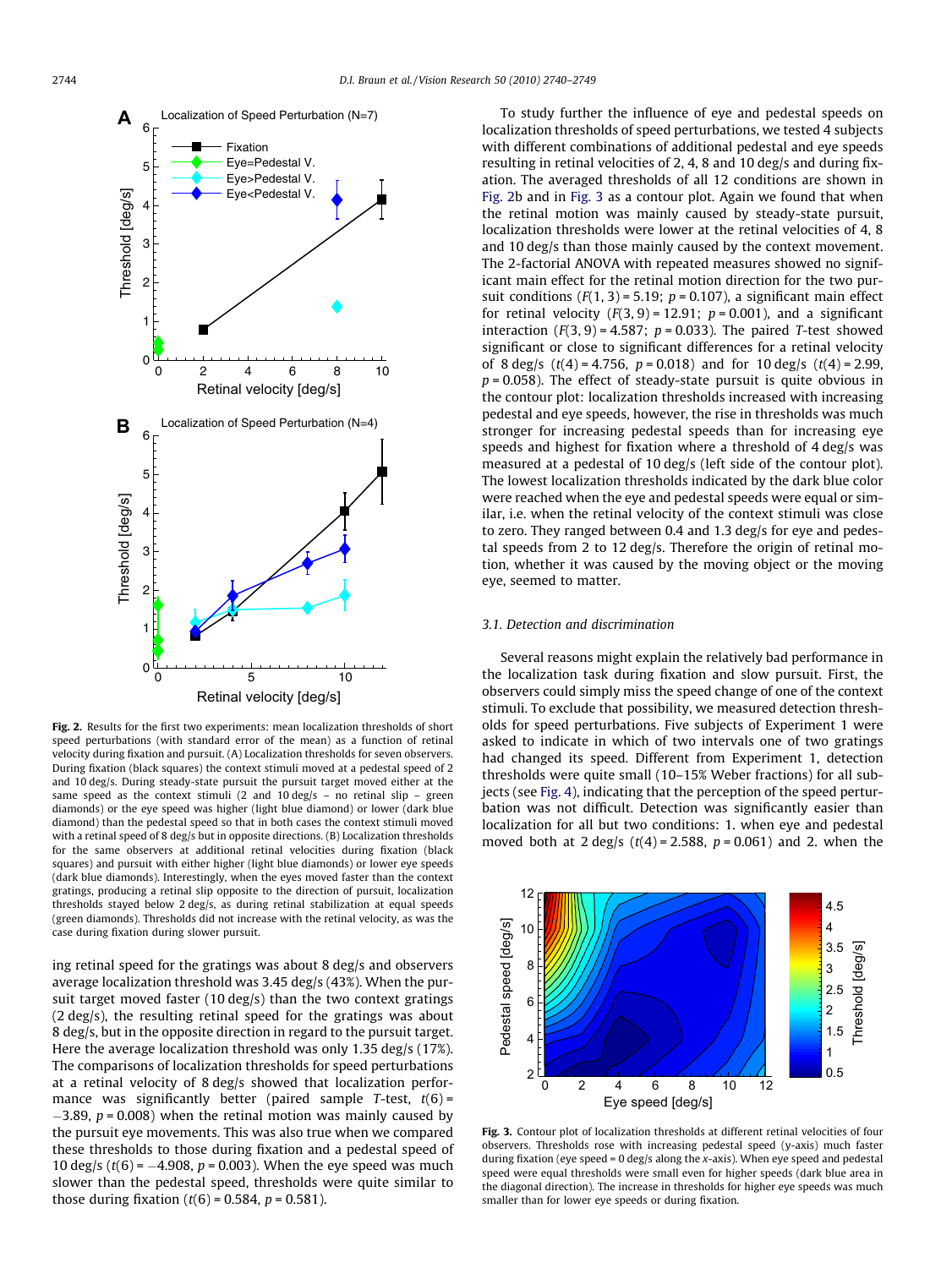<span id="page-5-0"></span>

Fig. 4. Comparison of thresholds for localization, detection and discrimination. Thresholds for the detection or discrimination of speed modulation during the perturbation phase rise much less with retinal speed and show no difference for the two pursuit conditions according to the eye/pedestal relationship. In the lower two panels data for eye speed dominating (cyan) are hidden behind data for pedestal dominating (blue). 0 1 2 3 4 5 6

eyes moved 8 deg/s faster than the context stimuli  $(t(4) = 2.158$ ,  $p = 0.097$ ). Under these conditions also localization thresholds were low, either because the context stimuli were stabilized on retina or because the retinal motion was mainly caused by pursuit.

Second, the observers might have been confused in the perturbation phase by the relative speed. Since a speed change of one of the context stimuli always introduces a relative speed change, i.e. a slowing of the perturbed stimulus causes a relative speeding of the other one, we tested, how well observers could discriminate the kind of perturbation. Therefore both gratings changed their speed during the perturbation phase by the same amount and observers discerned whether the speed of the gratings had increased or decreased. Again for all observers discrimination thresholds were much lower than localization thresholds for speed perturbations (see Fig. 4). For the discrimination of speed perturbations Weber fractions were about 12–13% for all but one condition. (A Weber fraction of 22% was measured during fixation and a pedestal speed of 2 deg/s). No significant difference was found between detection and discrimination thresholds for all 6 conditions.

For the three experiments we also compared the gain of pursuit eye movements during a 700 ms interval, centered on the time period of perturbation because moving textured backgrounds can influence the gain of pursuit [\(Goltz & Whitney, 2004; Niemann &](#page-9-0) [Hoffmann, 1997; Schwarz & Ilg, 1999; Spering & Gegenfurtner,](#page-9-0) [2006](#page-9-0)). Since the pursuit target was spatially separated from each context stimulus by  $1^{\circ}$ , we expected only small but similar effects for all experiments. On average pursuit gain was close to unity for tasks with equal eye and pedestal speeds. When the pedestal speed was faster (10 deg/s) than the pursuit target (eye speed 2 deg/s) the gain was slightly higher (1.09), when the pedestal speed was slower (2 deg/s) than the pursuit target (10 deg/s) the gain was lower (0.94). Since the effect of context speed upon the pursuit gain was small and similar in all three experiments, we could exclude that differences in gain were causing higher thresholds for localization. For all fixation tasks we measured the mean eye velocity during the same 700 ms interval. As expected we found a small effect of the pedestal speed of the context stimuli on the mean eye velocity: at a pedestal speed of 2 deg/s, the mean eye velocity was on average 0.4 deg/s, at a pedestal speed of 12 deg/s, it increased to  $0.6$  deg/s.

The results of the first three experiments revealed that during fixation and pursuit the localization of a speed perturbation in one of two context stimuli was far more difficult than its detection or the discrimination of the kind of speed change (Figs. 4 and 5). We also found that the origin of the retinal motion was important: localization thresholds of speed perturbations were much higher



Fig. 5. Influence of pedestal and eye speed on thresholds for localization, detection and discrimination at the retinal speed of 8 deg/s. While the localization thresholds (green diamonds) increased with the dominating pedestal speed, the influence of eye and pedestal was equally low for detection (black squares) and discrimination (orange triangles).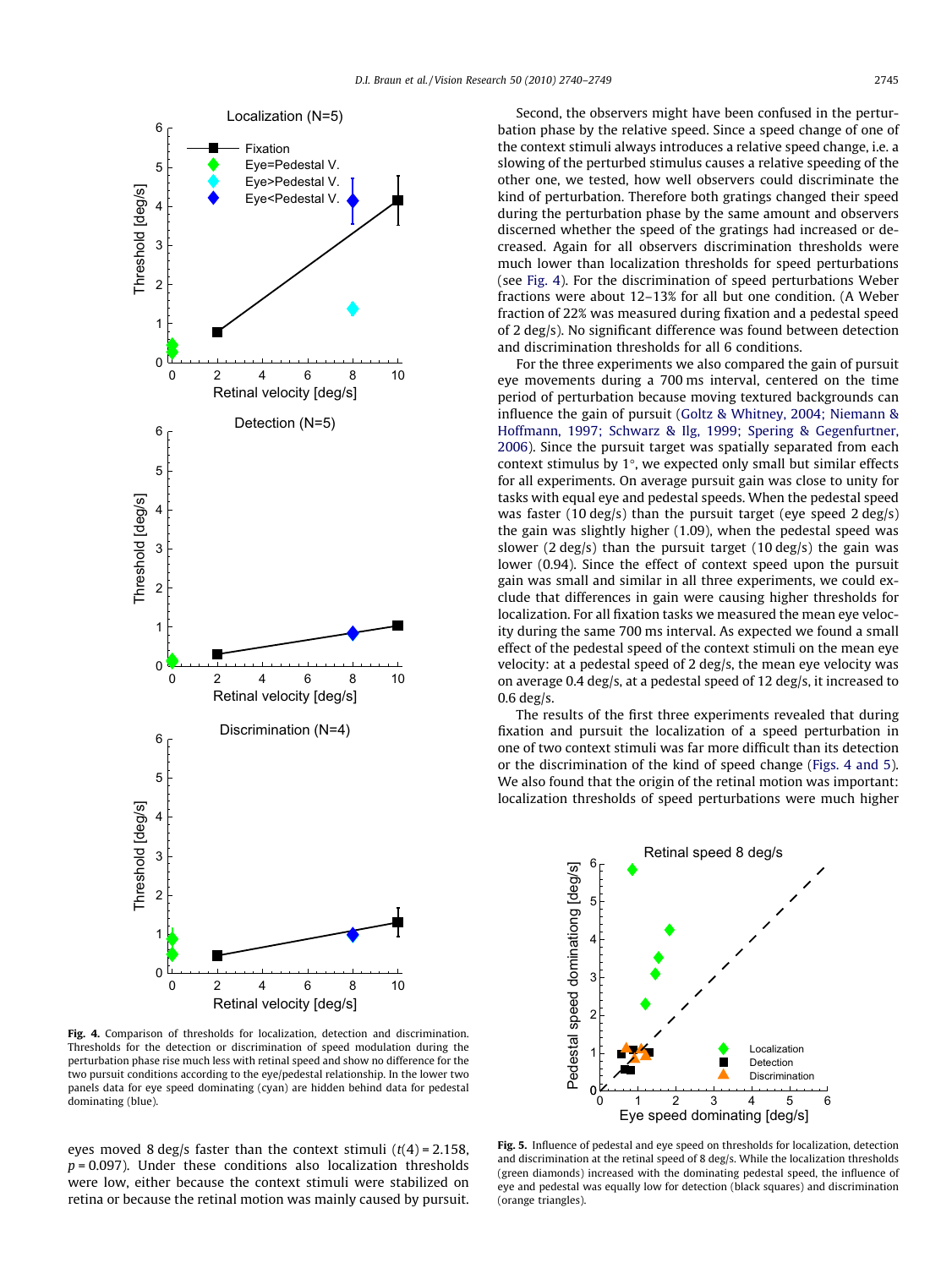for retinal motion caused only (as during fixation) or mainly (pedestal > eye speed) by object motion compared to retinal motion caused mainly by smooth pursuit eye movements. Therefore smooth pursuit seems to have a positive effect on the ability to determine where a peripheral dynamic object changed briefly its movement speed either by retinal stabilization of the dynamic object or by faster pursuit movements. This advantage may be explained by additional internal motion signals which are only present during the execution of smooth pursuit eye movements: the afferent, proprioceptive signals from the eye muscles ([Sher](#page-9-0)[rington, 1918; Wang, Zhang, Cohnen & Goldberg, 2007\)](#page-9-0), and the 'efference copy' or 'corollary discharge' of the oculomotor command (von Helmholtz, for a review, see [Sommer and Wurtz](#page-9-0) [\(2008\)\)](#page-9-0). Proprioceptive signals and corollary discharge are important for visual stability, motion analysis, calibration and online control of the eye movement system and represent an internal feedback system. Since so far no feedback was provided to the observers about the correctness of their responses, we tested whether feedback would be helpful for the localization of speed perturbations by learning for example to distinguish between the changed speed and the resulting relative speed change of the unperturbed grating. Feedback turned out to have the strongest positive effect for the fixation condition and the pedestal speed of 10 deg/s, resulting in a threshold reduction from 42.4% to 22.24% for the three observers. Feedback during pursuit had no or only small positive effects of up to 5% on localization thresholds. The average thresholds for a pursuit dominated retinal motion of 4, 8 and 10 deg/s were reduced from 1.74 to 1.42 deg/s and for a pedestal dominated retinal motion from 2.98 to 2.48 deg/s. The threshold benefit of about 1 deg/s for retinal motion mainly caused by faster pursuit was still present. To conclude, while feedback helped to localize a limited speed change mainly during fixation, the main effects of the first experiment, i.e. high Weber fractions for localization above 20%, and lower thresholds for retinal motion dominated by pursuit were still present even with feedback.

## 3.2. Control experiments

The aim of the following three experiments was to find out, why thresholds for localization were much higher than those measured for detection and discrimination. First we tested whether the size of the context stimuli mattered because the width of context windows covered the whole screen so that they could potentially be

interpreted as background. Therefore we reduced the width of the context stimuli from 27 $\degree$  to 4.5 $\degree$ . For comparison with the earlier results we measured localization thresholds of three observers during fixation and pursuit at the same eye and pedestal speeds as in Experiment 1 and additional pedestal and eye speeds. We found that for  $4.5^\circ$  context stimuli localization thresholds during fixation and a pedestal speed of 10 deg/s were reduced by 1 deg/s (they stayed the same for a pedestal of 2 deg/s). When the retinal motion was dominated by the pedestal speeds, we found no effect of the smaller window size, however, when the eye speed was the same as the pedestal speed thresholds were on average higher by 0.8 deg/s and also higher by 0.7 deg/s when the retinal motion was dominated by pursuit (Fig. 6). Under this condition, localization thresholds went up for all three retinal speeds (4, 8 and 10 deg/s) tested, on average from 1.74 deg/s for the large  $27^{\circ}$  window to 2.43 deg/s for the small  $4.5^{\circ}$  window. This result showed that the benefit of pursuit for retinal motion perception was smaller for the small context objects especially when the eye speed was dominant. Presumable, under these conditions localization became harder because the small context stimuli were mainly projected onto the peripheral retina during the pursuit movement across the screen.

We also tested whether perturbations were easier to localize if the grating velocity was changed by a single step instead of a short pulse. Because of the long integration time of the visual motion system the perturbed speed might be masked if embedded between two periods of the original pedestal speed ([Snowden & Brad](#page-9-0)[dick, 1991](#page-9-0)). In general the average thresholds for the localization of single step perturbations were not or only slightly lower during pursuit. During fixation and a pedestal of 10 deg/s localization thresholds were reduced by 1.4–2.8 deg/s. Compared to the average localization threshold at a retinal motion of 10 deg/s mainly caused by pursuit, the benefit of 1 deg/s for dominant eye speed was still present (see Fig. 6).

In all experiments described above the two context gratings moved simultaneously at the same depth plane in the same direction. This might force the visual system to group them into a single moving object. Therefore we performed two experiments where we tried to reduce grouping, either by presenting the context stimuli at slightly different speeds or in different depth planes. To examine the effect of relative speed between the context stimuli in the perturbation phase we tested four observers with the context gratings drifting in the same direction at slightly different



Fig. 6. Comparison of localization thresholds of three experiments for four different retinal motion conditions. During pursuit the retinal motion of 10 deg/s was either dominated by higher eye or higher pedestal velocities, i.e. eye > pedestal, eye < pedestal or it was close to 0 deg/s, when both were 10 deg/s, i.e. eye = pedestal. During fixation the retinal motion was only caused by the context stimuli moving with a pedestal speed of 10 deg/s.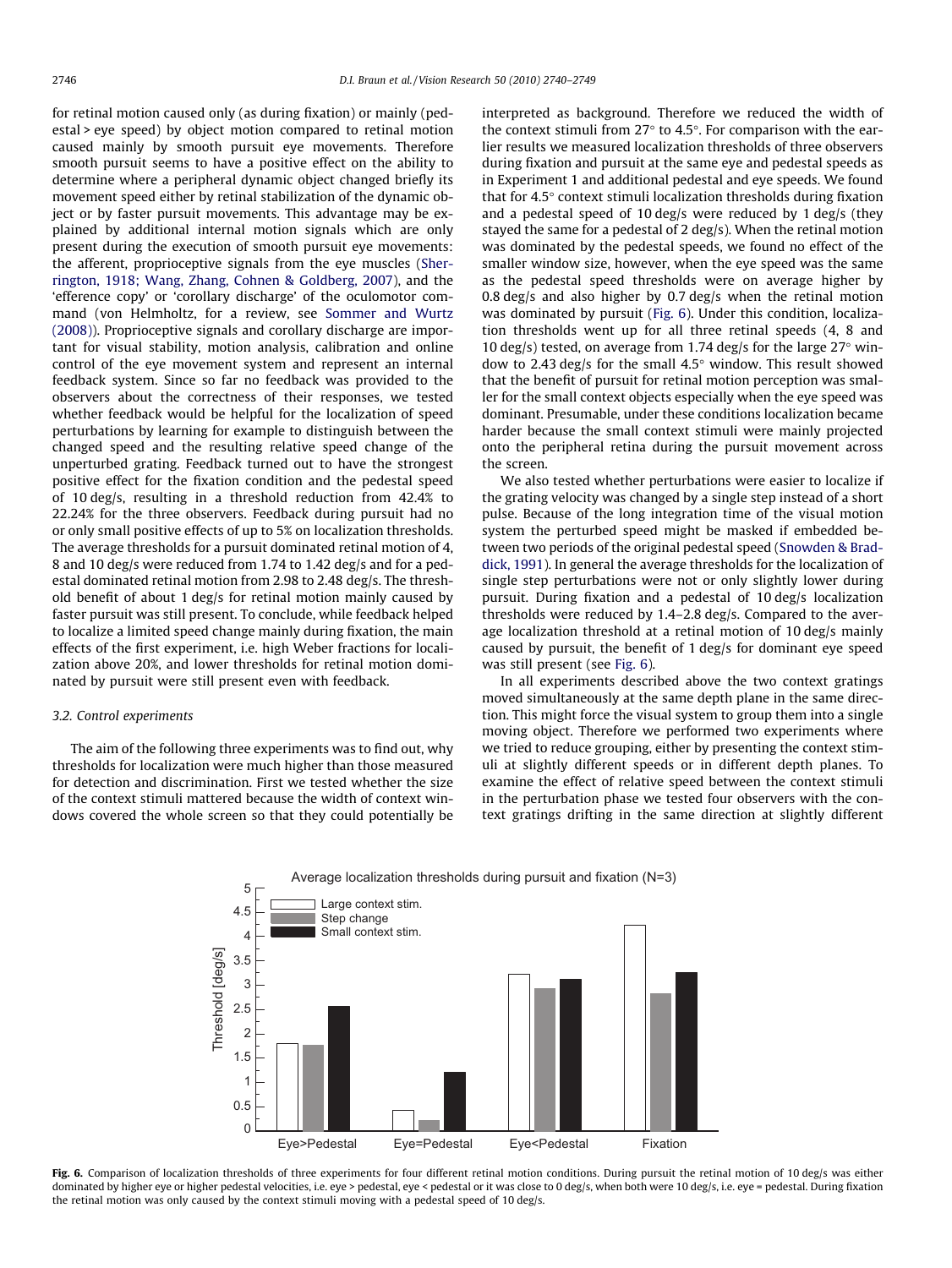Effect of depth in localization during fixation (N=3)



Fig. 7. Average thresholds of three observers for localization of speed perturbations during fixation with or without depth cues at four different pedestal speeds. No threshold differences were found for the two conditions.

speeds (speed difference: 1 deg/s). However, under these conditions localization of speed perturbations became nearly impossible and the results were rather variable.

Therefore we tried to reduce the grouping by presenting the context stimuli in two different depth planes. In a Wheatstone stereoscope observers saw the context stimuli either in a ''flat" condition without binocular disparity or in a ''depth" condition, where a binocular disparity of  $0.4^\circ$  was introduced so that one grating appeared to be closer to the observer than the other one. Conditions were randomly intermixed and thresholds were measured during fixation at four different pedestal speeds. For both conditions, i.e., with and without binocular disparity localization thresholds were quite similar (Weber fractions between 28% and 41% for pedestal speeds >2 deg/s) and increased with pedestal speed (see Fig. 7). The comparison of the localization thresholds for the four grating speeds tested revealed no difference (paired T-test) between the two conditions. We therefore conclude that the impression of different depth planes did not improve the ability to localize speed perturbations during fixation.

## 4. Discussion

## 4.1. Summary of the results

We studied the ability to localize, detect and discriminate short speed perturbations affecting one of two moving context stimuli during fixation and steady-state pursuit eye movements. We found that – compared to detection and discrimination – humans were strikingly insensitive to the location of short speed perturbations: localization thresholds were about 3 times higher than detection or discrimination thresholds and reached Weber fractions up to 30–50% during fixation. During pursuit localization thresholds were also in a similar high range when the retinal motion was mainly due to the context motion as throughout slower pursuit velocities. However, localization thresholds for speed perturbations were significantly reduced when the pursuit target and the context stimuli moved at the same speed (no retinal slip) or when the retinal motion was mainly caused by pursuit eye movements; i.e. when the pursuit target moved faster than the context stimuli so that their retinal motion was in the direction opposite to pursuit. Therefore faster ongoing smooth pursuit to a separate target seemed to support the visual system to localize dynamic changes of additional moving objects in the near periphery.

#### 4.2. Motion signals

In our stimulus design different motion signals were present while the observers had to localize a single speed perturbation: first of all, the absolute retinal velocities of the two large context stimuli presented for 500 ms before, during and after the perturbation would be the natural candidate signal to achieve high performance in this task [\(Masson, Mestre & Stone, 1999\)](#page-9-0). The results in our detection and discrimination paradigm showed that these signals were available and could be used by observers to achieve performance at Weber fractions in the range of 10–15%. Similar Weber fractions were measured by [Watamaniuk and Duchon \(1992\)](#page-9-0) for a speed discrimination task with random dot stimuli containing a distribution of different speeds. They found that humans were able to integrate different speeds and to arrive at a global speed corresponding to the mean of the distribution, which was as precise as the perceived speed of dots moving at the same speed.

Since detection and discrimination of speed changes were easy, why was it so difficult for the observer to determine which of the two context stimuli had changed its speed? Two possible factors that may be mainly responsible for poor performance on the localization task are temporal integration and relative motion signals. [Snowden and Braddick \(1991\)](#page-9-0) explored in humans the temporal integration and resolution of velocity signals with horizontally moving random-dot kinematograms. When subjects compared velocities of two temporally separated stimuli, Weber fractions were around 6%, even at very short stimulus presentation times (<200 ms). However, when subjects discriminated between a random-dot pattern moving at a constant speed and a random-dot pattern modulating abruptly between two speeds, at least a 30% speed difference was needed even at a low modulation rate. These authors suggested that the high modulation depth needed for discrimination might be caused by slowly decaying interactions between visual motion detectors. In our experiments the presentation durations of the context stimuli were optimal for speed estimations and comparisons and also the temporal frequency of speed modulation of 1 Hz should be in the optimal range for the visual system leaving enough time for the decay of detector interactions. Since localization thresholds measured after a single step change in speed were only slightly better compared to the original pulse speed change, we conclude that temporal integration is not the decisive issue for the high localization thresholds.

The other possible reason for the difficulty to localize speed perturbations may stem from relative motion signals between the context stimuli. During the perturbation phase, it was very difficult for the observer to determine whether for example the upper context stimulus had increased its speed or whether it appeared faster because the lower one had decreased its speed. This antagonistic speed effect seemed to be the main reason for high localization thresholds during fixation and slow pursuit velocities. Relative motion signals and discontinuities in motion signal distributions resulting from differences in speed, direction or both provide important information for the reconstruction of the three-dimensional structure of objects, for segmentation of visual scenes into component surfaces and the interaction with objects [\(Nakajama,](#page-9-0) [1985; Regan, 1986; Britten, 1999; Mestre, Masson, & Stone,](#page-9-0) [2001](#page-9-0)). However, it is known that these relative motion signals can be misleading in terms of the cause or origin and they can mask absolute motion signals. [Duncker \(1929\)](#page-8-0) showed that the motion of a frame relative to a stationary dot is misinterpreted as a dot moving within a stationary frame. [Freeman, Champion,](#page-9-0) [Sumnall, and Snowden \(2009\)](#page-9-0) found that observers used the sequential relative motion between the pursuit target and the motion stimulus for speed discrimination judgments during pursuit. In this case the relative motion overrides the use of the absolute retinal motion of the stimulus.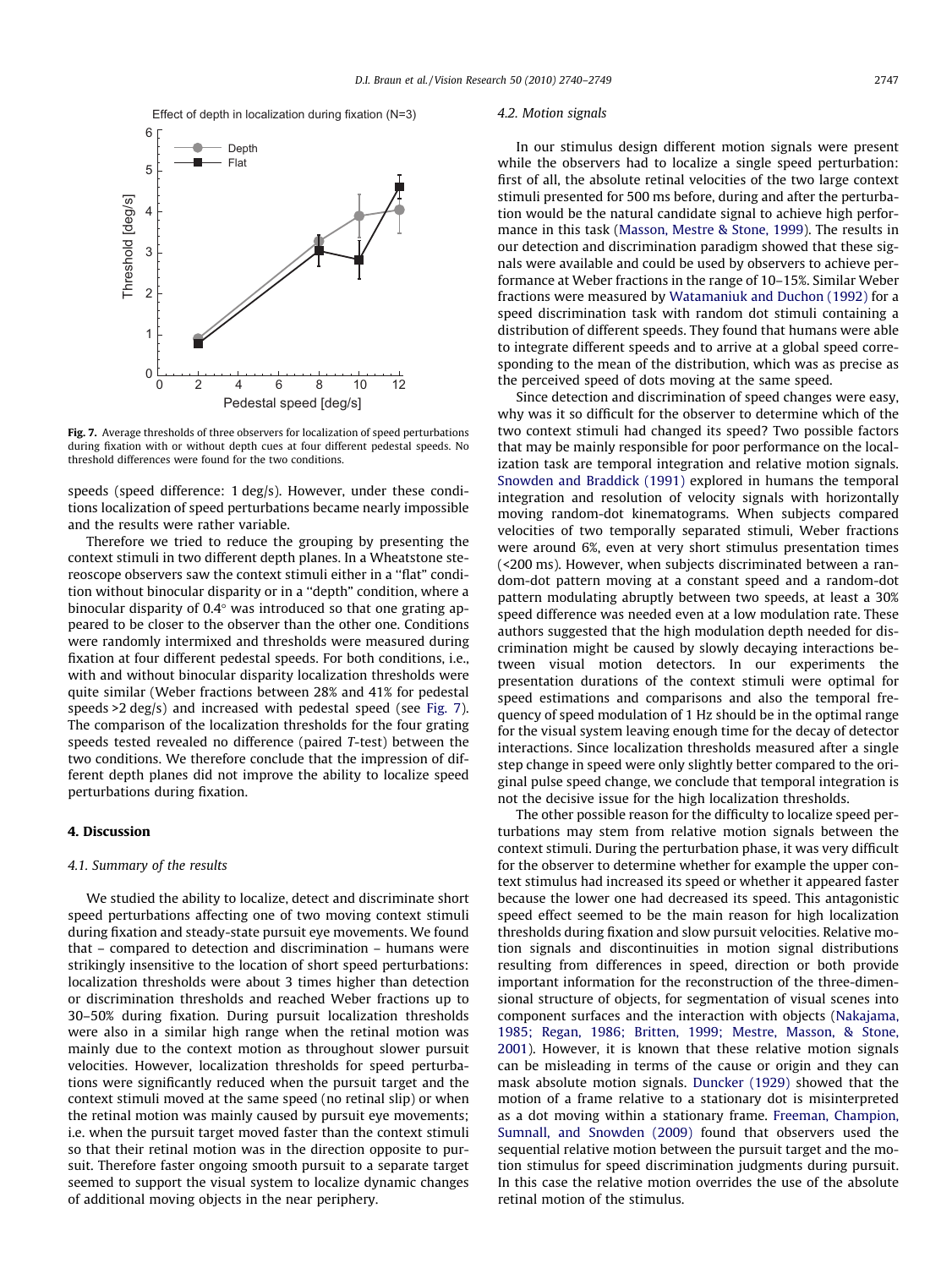#### <span id="page-8-0"></span>4.3. Pursuit and the extra-retinal signal

Why are localization thresholds lower for context stimuli whose retinal motion is mainly caused by pursuit eye movement? In general, pursuit causes a strong change of the retinal image velocities: by stabilizing the tracked object on the fovea, it nullifies the retinal motion of the target object, while it generates retinal motion in the opposite direction for stationary or slower moving objects in the background. [Wertheim \(1981\)](#page-9-0) suggested that the perception of motion is based on a comparison between the retinal and the extra-retinal signal and that object motion is only perceived when the magnitude between both signals exceeds a threshold. A number of well known misperceptions, such as perceived slowing of pursued objects (Aubert–Fleischl phenomenon (Aubert, 1886; Fleischl, 1882), movement of stationary objects (Filehne illusion [\(Filehne, 1922\)](#page-9-0)) and trajectory distortions ([Sou](#page-9-0)[man, Hooge & Wertheim, 2006\)](#page-9-0) can be explained by an underestimation of eye speed [\(Mack & Herman, 1973; Honda, 1985; 1990\)](#page-9-0) or by a low weighting of eye speed compared to a prior for zero motion, due to the low reliability of the extra-retinal signal [\(Free](#page-9-0)[man, Champion, & Warren, 2010](#page-9-0)).

Those observations indicate that eye movements should make motion estimations even more complex and should lead to higher thresholds. However, the opposite was the case for the localization of a speed perturbation: lowest localization thresholds were found in the case of retinal stabilization when the pursuit target and the context stimuli moved at the same speed and the only retinal motion during the perturbation phase originated from the perturbed context stimulus. When the retinal motion of objects was mainly caused by fast pursuit eye movement, thresholds were significantly lower than during fixation indicating that the visual system can make use of the internal pursuit signal to disambiguate absolute and relative motion cues. Although these retinal motion conditions were quite complex, localization thresholds stayed below 2 deg/s for all retinal velocities measured. A similar asymmetry between motion in- and motion against pursuit direction has been observed for the perception of motion smear, which is selectively reduced for motion opposite to the pursuit direction (Bedell & Lott, 1996; Tong, Aydin, & Bedell, 2007). For motion opposite to the pursuit direction, temporal contrast sensitivity is attenuated ([Schütz,](#page-9-0) [Delipetkos, Braun, Kerzel, & Gegenfurtner, 2007](#page-9-0)) and temporal impulse response is accelerated [\(Tong, Ramamurthy, Patel, Vu-Yu,](#page-9-0) [& Bedell, 2009\)](#page-9-0), both for luminance stimuli.

This advantage for faster pursuit eye movements may be explained by additional internal motion signals only present during the execution of smooth pursuit eye movements: the afferent, proprioceptive signals from the eye muscles [\(Sherrington, 1918](#page-9-0)), and the 'efference copy' or 'corollary discharge' of the oculomotor command [\(von Helmholtz, 1910/1962; Holst & Mittelstaedt, 1950](#page-9-0), for a review, see [Sommer and Wurtz \(2008\)\)](#page-9-0). Proprioceptive signals and corollary discharge are important for calibration and online control of the eye movement system and represent an internal feedback system. While proprioceptive signals can guide the localization of visual targets [\(Gauthier et al. 1990](#page-9-0)), extra-retinal signals can contribute to the maintenance of perceptual stability ([Stark and Bridg](#page-9-0)[eman 1983](#page-9-0)), and support motion-in-depth [\(Welchman, Harris &](#page-9-0) [Brenner, 2009](#page-9-0)), direction and speed estimations. [Haarmeier and](#page-9-0) [Thier \(2006\)](#page-9-0) found an improvement for the detection of speed changes of a moving spot during pursuit compared to fixation and recently we found that pursuit has a positive effect on the speed perception of isoluminant targets (Braun et al., 2008). [Roy](#page-9-0)[den, Crowell, and Banks \(1994\)](#page-9-0) found that the estimation of heading in random-dot displays was more accurate during pursuit than during fixation in displays with simulated eye rotations. Similar to [Warren and Hannon \(1988, 1990\), Royden et al. \(1994\)](#page-9-0) also observed that at slow eye rotations of <1 deg/s estimates did not differ from the simulated conditions. [Turano and Heidenreich \(1996\)](#page-9-0) investigated whether speed discrimination of distal grating stimuli was affected by slow eye movements between 0.5 and 3 deg/s. They found that speed discrimination was worse than expected on the basis of retinal motion, when the eyes moved faster than the distal stimuli or in the opposite direction. We did not measure localization thresholds at pursuit below 2 deg/s because of the higher variability of pursuit and the lower pursuit gain. We found that the positive effects of pursuit on localization thresholds were not present at lower retinal motions (<2 deg/s) and for small context stimuli of 4.5°. Therefore we cannot compare our results directly with the study of [Turano and Heidenreich \(1996\)](#page-9-0).

## 5. Conclusions

For mobile living organisms the extraction of motion information from the environment is important for the control and guidance of behavior and interactions. Human observers are quite good at detecting changes in the speed of a single moving object. We wanted to explore a more complex situation where several objects are moving while the observer is either fixating or smoothly pursuing a separate target spot. Our results indicate that localization of speed changes was exceedingly difficult probably due to the dominance of relative motion signals when several objects are moving independently. However, when the retinal motion is dominated by pursuit eye movements, localization thresholds for speed perturbation stayed below 2 deg/s and did not increase with retinal speed as during fixation. Therefore smooth pursuit is an effective means to improve localization of peripheral speed perturbations by changing the retinal motion information and providing additional information such as extra-retinal signals and proprioceptive information of the eye position.

#### Acknowledgements

This work was supported by the DFG Forschergruppe FOR 560 ''Perception and Action".

We thank Elisabeth Baumgartner for helping to collect data, Jutta Bilino for help with statistics, Lore Thaler, Harold Bedell, Tom Freeman and Patrick Cavanagh for discussion and our subjects for their faithful participation over weeks of testing. Special thanks to the two reviewers for their helpful suggestions.

#### References

- Aubert, H. (1886). Die Bewegungsempfindung. Pflügers Archiv, 39, 347–370.
- Aubert, H. (1887). Die Bewegungsempfindung. Zweite Mitteilung. Pflügers Archiv, 40, 459–480.
- Bedell, H. E., & Lott, L. A. (1996). Suppression of motion-produced smear during smooth pursuit eye movements. Current Biology, 6(8), 1032–1034.
- Braddick, O. J. (1993). Segmentation versus integration in visual motion processing. Trends in Neurosciences, 16, 262–268.
- Braun, D. I., Mennie, N., Rasche, C., Schütz, A. C., Hawken, M. J., & Gegenfurtner, K. R. (2008). Smooth pursuit eye movements to isoluminant targets. Journal of Neurophysiology, 1287, 1300.
- Bravo, M. J., & Watamaniuk, S. N. J. (1995). Evidence for two speed signals: A coarse local signal for segregation and a precise global signal for discrimination. Vision Research, 35, 1691–1697.
- Brenner, E., Smeets, J. B. J., Berg, A. V., & van den (2001). Smooth eye movements and spatial localization. Vision Research, 41, 2253–2259.
- Britten, K. (1999). Motion perception: How are moving images segmented? Current Biology, 9, 728–730.
- Brouwer, S., de Yuksel, D., Blohm, G., Missal, M., & Lefèvre, P. (2002). What triggers catch-up saccades during visual tracking? Journal of Neurophysiology, 87, 1646–1650.
- Calderone, J. B., & Kaiser, M. K. (1989). Visual acceleration detection: Effect of sign and motion orientation. Perception & Psychophysics, 45, 391-394.
- De Bruyn, B., & Orban, G. A. (1988). Human velocity and direction discrimination measured with random dot patterns. Vision Research, 28, 1323–1335.
- Duncker, K. (1929). Über induzierte Bewegung (Ein Beitrag zur Theorie optisch wahrgenommener Bewegung). Psychologische Forschung, 12, 180–259.